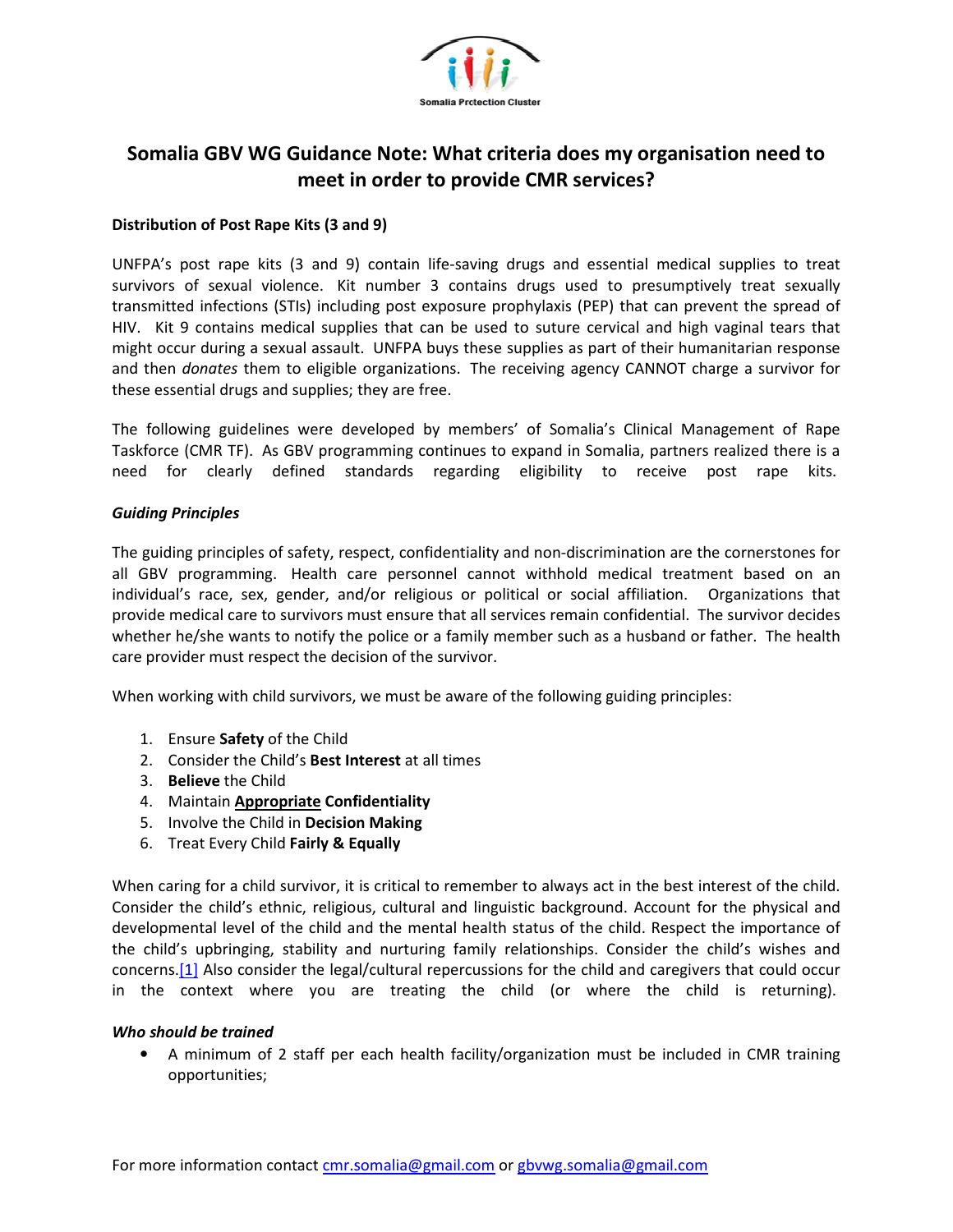

- Qualified medical personnel should be trained only. People without a medical qualification should attend the non-clinical segment of a training. Ideally medical staff who should be trained: nurses, doctors, medical officers and midwives. Auxiliary nurses should only be trained if not other medical personnel are present in the facility.
- From each organization a person who can supervise trained staff must be present in the training. This person should be a senior member of the medical team.
- Organizations must train enough staff members as is necessary to fill all shifts in their health facility. At least one member of staff, trained in CMR, must be on duty at all times.

## *Eligibility to receive post rape treatment kits*

Health centers are eligible to receive post rape kit 3 if they have medical personnel (medical officer, mid-Health centers are eligible to receive post rape kit 3 if they have medical personnel (medical officer, mid-<br>wife, nurses, and/or doctors) who have completed the standard Clinical Management of Rape training with a minimum of 80% score in post test. The training lasts between 3-5 days (depending on the experience level of the participants), and focuses on topics such as how to take a history, physical and genital examination, and prescribing treatment. *An organization must have staff trained (preferably* female) in clinical management of rape to be eligible to receive kits. Please contact the chairs of the CMR TF[2] if you don't have staff trained at this time, but can demonstrate a need for training. They can<br>help link your organization with ongoing training initiatives.<br>Health care professionals must have surgical training help link your organization with ongoing training initiatives. I personnel should be trained only. People without a medical qualification<br>to economic smooth and method only reported as the survivor and method contors, medical officers and midwives. Auxiliary nurses should only be trai

Health care professionals must have surgical training to safely treat survivors with high vaginal tears. Those clinics that request kit 9 will have to demonstrate that they have surgical staff with the required experience and skill.

## *Clinical setting*

A health center eligible to receive post rape kits must have:

- A private treatment room in which to examine the survivor. This will help reinforce the guiding principles (confidentiality, respect and safety of the survivor) mentioned above. Experience has shown that treating female survivors in a private setting on a maternity ward reduces the<br>chance of stigma, and helps maintain confidentiality.<br>A locked cabinet in which to keep patient files; this will also help promote c chance of stigma, and helps maintain confidentiality.
- A locked cabinet in which to keep patient files; this will also help promote confidentiality.
- All equipment readily available in the exam room so the service provider does not need to walk<br>in and out of the room to look for things.<br>• Easy access to running water and latrines for survivors. in and out of the room to look for things.
- Easy access to running water and latrines for survivors.

It should be noted that some of the supplies in Kit 9 can be reused if they are properly sterilized.<br>
Therefore, the clinic needs to have sterilization equipment to ensure that cleaning protocols are upheld.<br>
Sterilization Therefore, the clinic needs to have sterilization equipment to ensure that cleaning protocols are upheld. Sterilization equipment can be obtained through UNFPA (kit 6A).

## *Referral pathway – survivor centered approach*

Survivors are often afraid or ashamed to seek help after an incident of sexual violence. It takes a lot of strength and courage for them to go to a health center for treatment. It is important that the staff at the heath center make the survivor feel safe, and empower the survivor to make his/her own choices.<br>Health care personnel who treat GBV survivors must be informed about other services available for

Health care personnel who treat GBV survivors must be informed about other services available for survivors such as access to psychosocial support and protection planning.

The health care provider should provide information so the survivor can make an informed choice about